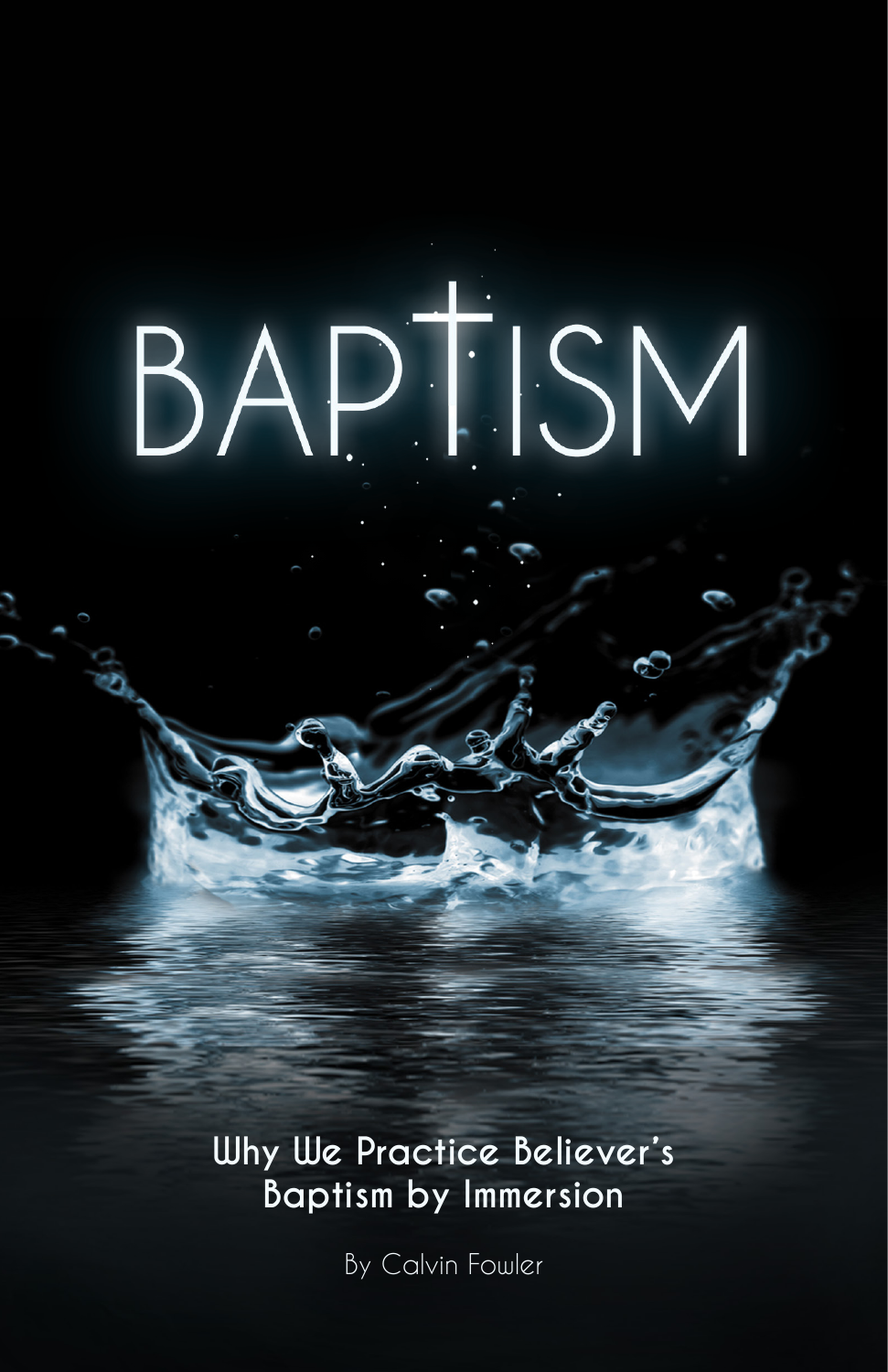### And Jesus came and said to them, "All authority in heaven and on earth has been given to me. Go therefore and make disciples of all nations, baptizing them in the name of the Father and of the Son and of the Holy Spirit, teaching them to observe all that I have commanded you. And behold, I am with you always, to the end of the age."



#### **Why We Practice Believer's Baptism by Immersion**

#### **Introduction**

Theologians in the academy, as well as in the local church, have wrestled with the subject of baptism for years. Those who disagree about the meaning and the mode of baptism would, more times than not, say that they disagree based on how they understand scripture.

Needless to say, there have been lively debates throughout history (some seasoned with salt and others with hot sauce!) and there will surely be plenty more. But for many church members today, it does not seem like a topic worthy of debate. Maybe we have been influenced by our postmodern culture that says, "truth is relative" and "what's good for you is good for you, but don't claim that there is a right way or a wrong way." That could be the case, but maybe the indifference about baptism has more to do with confusion than it does anything else.

The issue of baptism can be confusing because of the fact that various denominations use the same word, but actually assign the word completely different meanings. Baptists, Presbyterians, Methodists, Episcopalians, and Catholics (just to name a few) all use the words "baptism" and "baptize," but each would understand their meanings to be quite different.

This is confusing. Most people would never think that we mean different things when we baptize. They would just think that churches do things differently. Some sprinkle. Some dunk.

So, what's the big deal? Why does it even matter? Simply put, it matters because the ordinance of baptism was given by Christ to His church. Therefore, it is our desire to exercise the ordinance of baptism not according to our own traditions or preferences, but in the way that Christ commands it. We can all have different opinions – as many brilliant theologians have through the centuries – but what matters is what Scripture teaches us about baptism. As Baptists, we believe the Bible speaks clearly to: the **what** of baptism, the **who** of baptism and the **how** of baptism.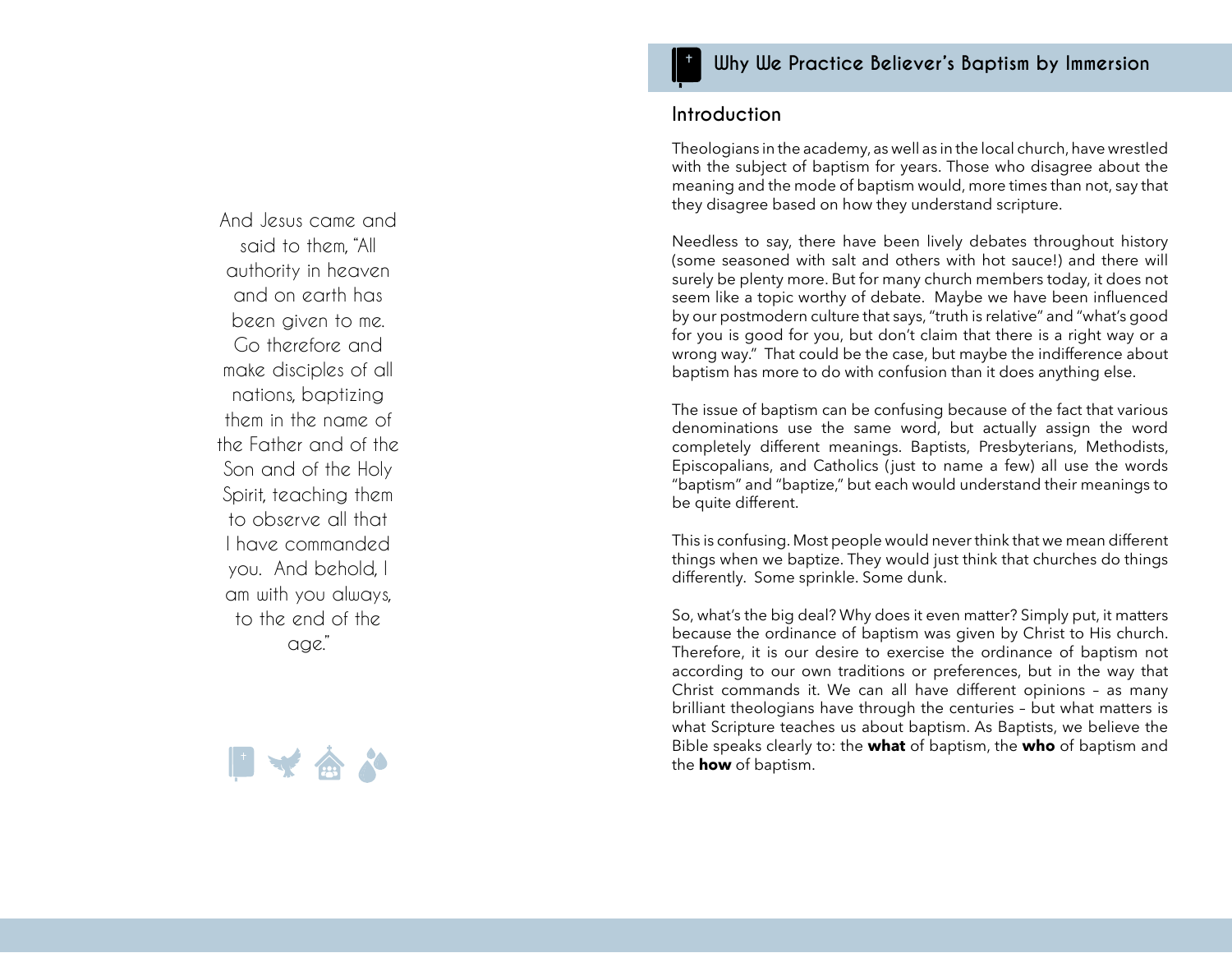# What is Baptism?

The Apostle Paul, writing under the inspiration of the Holy Spirit, beautifully explains the meaning of baptism when he says,

"Do you not know that all of us who have been baptized into Christ Jesus were baptized into His death? We were buried therefore with him by baptism into death, in order that, just as Christ was raised from the dead by the glory of the Father, we too might walk in newness of life. For if we have been united with him in a death like his, we shall certainly be united with him in order that the body of sin might be brought to nothing, so that we would no longer be enslaved to sin. For one who has died has been set free from sin." (Romans 6:3-7)

Paul tells us that baptism represents the believer's identification with Christ in His death, burial and resurrection. It is a glorious drama that gives a visual picture of the reality of what has happened to the Christian through the New Birth and what will happen to the Christian when he dies. Through this picture, the Gospel is boldly proclaimed, even without words.

## **Who Should be Baptized?**

Is the Christian ordinance of baptism only reserved for believers – those who have personally placed their trust in Christ alone for salvation – or should infants be baptized, too?

In the Bible, you will find three things that appear over and over when it comes to baptism:

- 1. People hear the Gospel ("…that Christ died for our sins in accordance with the Scriptures, that He was buried, that He was raised on the third day in accordance with the Scriptures" 1 Cor.  $15:3-4$ ).
- 2. They believe in Christ (For everyone who calls on the name of the Lord will be saved. But how are they to call on him in whom they have not believed? And how are they to believe in him of whom they have never heard? So faith comes from hearing, and hearing through the Word of Christ. Romans 10:13-14, 17).
- 3. They are baptized (Go therefore and make disciples of all nations, baptizing them in the name of the Father and of the Son and of the Holy Spirit, teaching them all that I have commanded you. And behold, I am with you always, to the end of the age. Matthew 28:19-20).

They hear…they believe…and they are baptized.

A brief survey of the book of Acts demonstrates a clear scriptural pattern for believer's baptism and removes the notion that baptism after faith is just a Baptist tradition.

In Acts 2, Peter preaches a powerful sermon on the day of Pentecost in which three thousand people come to faith in Christ (see Acts 2:14- 41). The Bible says that when the people heard the message, they were convicted (vs. 37) and that "those who received his word were baptized" (v. 41). Those who received his word, believed the Gospel and then were baptized as a testimony of that belief.

In Acts 8, Philip the evangelist was preaching to the crowds in Samaria. The Bible tells us that "when they believed Philip as he preached good news about the kingdom of God and the name of Jesus Christ, they were baptized, both men and women" (Acts 8:12). Again, they heard Philip preaching the Gospel, they believed the message, and they were baptized. Later in the chapter, it is recorded that Philip shared the Gospel with an Ethiopian eunuch who also heard, believed, and was baptized (Acts 8:27-38).

 In Acts 16, we learn of Lydia, the first convert on European soil. She heard Paul's message, the Lord opened her heart and she was baptized (Acts 16:14-15). In the same chapter, we have the famous account of the Philippian jailer's conversion.

"'Sirs, what must I do to be saved?' And they said, 'Believe in the Lord Jesus, and you will be saved, you and your household.' And they spoke the word of the Lord to him and to all who were in his house. And he took them the same hour of the night and washed their wounds; and he was baptized at once, he and all his family. Then he brought them up into his house and set food before them. And he rejoiced along with his entire household that he had believed in God" (Acts 16:30-34).

Paul and Silas "spoke the word of the Lord" (v. 32) to the jailer and his household. The Gospel message was heard and embraced by everyone in the house. They were all baptized, and the jailer "rejoiced along with his entire household that he had believed in God" (vs. 34). (1)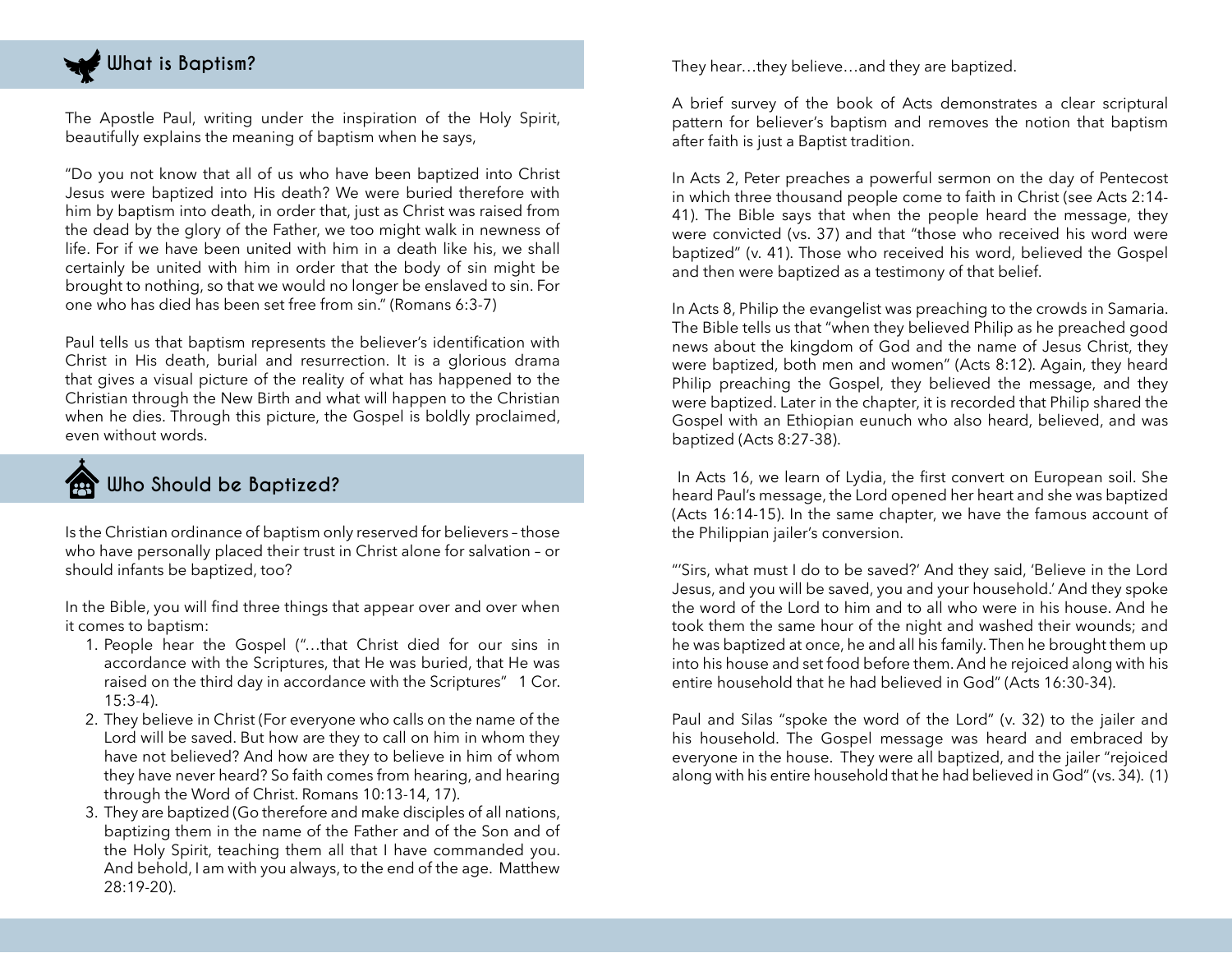Finally, in Acts 18, The Bible tells us that Paul was in Corinth preaching the Gospel and that "Crispus, the ruler of the synagogue, believed in the Lord, together with his entire household" (v.8a). "And many of the Corinthians hearing Paul believed and were baptized" (v.8b). The pattern is unmistakable: they heard…they believed…and they were baptized.

It should also be noted that early church history supports the baptism of only believers. Church historians tell us that the basic text (written around 150AD) of what later became known as "The Apostles Creed" was mainly used during the ordinance of baptism. As a test of right belief, the baptismal candidate was asked three questions:

- 1. Do you believe in God the Father almighty?
- 2. Do you believe in Christ Jesus, the Son of God, who was born of the Holy Ghost and of Mary the virgin, who was crucified under Pontius Pilate, and died, and rose again at the third day, living from among the dead, and ascended unto heaven and sat at the right of the Father, and will come to judge the quick and the dead?
- 3. Do you believe in the Holy Ghost, the holy church, and the resurrection of the flesh?" (2)

Baptism was nothing less than a public profession of personal faith in the triune God. It was the confession of a sinner who had been reconciled to God through faith in the Person and work of Jesus Christ. It was the new believer drawing a line in the sand and publicly confessing Christ as his Lord. Consequently, baptism before faith is meaningless. The scriptural and historical act of personally identifying oneself with a crucified and resurrected Lord is circumvented when water is sprinkled on an infant's head and it is called baptism. Using the word "baptism" for something other than the personal testimony of a believer's faith in Christ actually disguises the biblical meaning of baptism to the point that it is not recognizable at all.

## How Should We Baptize?

We now look at the how (or mode) of baptism. Our English word "baptize" comes from the Greek word "baptizo", meaning "to dip" or "to immerse." We baptize by immersion because we believe that the clear meaning of "baptizo" demands it. (For a detailed study of baptism, see J.L. Dagg's Manual of Theology. Second Part: A Treatise of Church Order, 13-73.) However, not only does the meaning of the word demand immersion, but also the meaning of the ordinance is best pictured by it. Baptist Theologian Russell Moore says,

"When we submerge a penitent sinner beneath the waters of the baptistery, we are confessing something quite particular before the congregation, the watching world and the principalities and powers of this age. We are confessing that we believe Jesus of Nazareth was immersed in the very wrath of God in the place of this sinner, that He was buried and that God raised Him from the dead. We are confessing that we believe that this sinner may die and may rot away in the grave, but that at the last day she will join the pioneer of her salvation in the resurrection from the dead." (3)

Moore mentions the graphic picture of "submerge[ing] a penitent sinner beneath the waters of the baptistry." This visual picture of the Gospel of grace would be completely missed if a believer was sprinkled with water, rather than submerged under the water. The picture is death, burial, and resurrection and it can only be seen with immersion.

#### **Conclusion**

We believe that baptism is only for believers, not because we are Baptists, but because we believe that the meaning of baptism, as well as the clear pattern of Scripture, requires it. We only immerse because we believe that baptism by immersion is the only mode that underscores and clearly represents the meaning of baptism (identification with Christ). It is our desire that we exercise this beautiful ordinance in a way that everyone who is watching would "see the picture" of the Gospel of grace. This desire for obedience to the Word of God compels us to make it a requirement for membership in our church.

We hope that this brochure will be helpful to all who are thinking through the issue of baptism. If you have any additional questions or would like to discuss this important issue further, please feel free to contact Temple Baptist Church at the address and phone number on the back of this brochure.

#### **Endnotes:**

1. It should be noted here that those who advocate infant baptism look to verses like this and say that there must have been infants in the house; therefore, infant baptism is taught in Scripture. This is an argument from silence. The text does not indicate that there were any infants in the jailer's house. In fact, what it does say is that all were old enough to hear the Gospel, believe in Christ, and be baptized! The entire household rejoiced in the fact that "the Gospel is the power of God unto salvation, to everyone who believes, to the Jew first and also to the Greek" (Romans 1:16).

2. Justo L. Gonzalez, The Story of Christianity. Volume I: The Early Church to the Dawn of the Reformation. (San Francisco: HarperSanFrancisco, 1984), 63-64. 3. Russell D. Moore, Taking a Stand: Guarding our Heritage." The Tie, Vol. 73, No. 2 (Louisville, KY: The Southern Baptist Theological Seminary, 2005), 10.